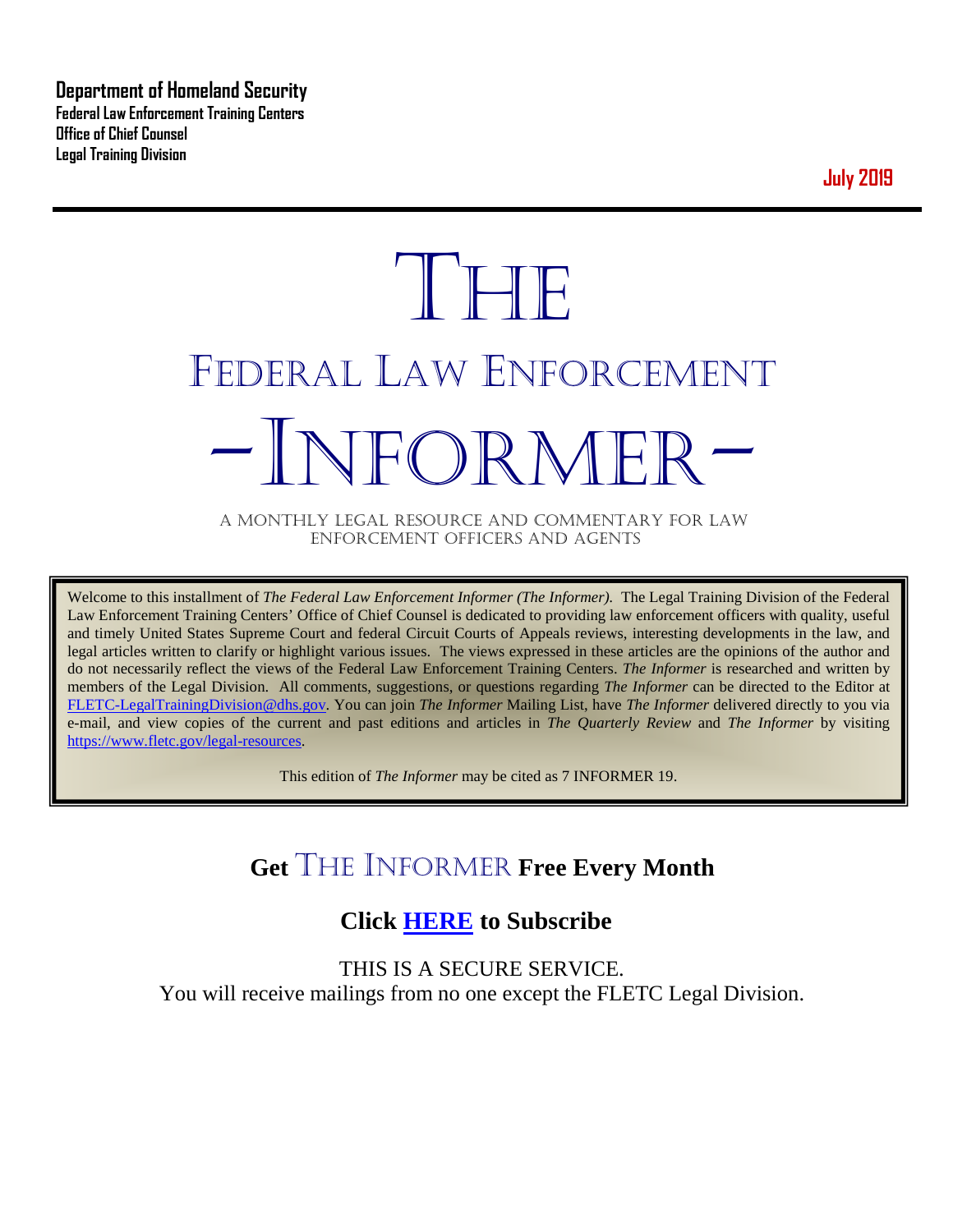## **The Informer – July 2019**

## **Case Summaries**

## **United States Supreme Court**

| <b>Mitchell v. Wisconsin:</b> Whether a police officer violated the Fourth Amendment by<br>directing a medical professional to take a blood sample from an unconscious drunk-                                                                                                       |
|-------------------------------------------------------------------------------------------------------------------------------------------------------------------------------------------------------------------------------------------------------------------------------------|
| <b>Circuit Courts of Appeals</b>                                                                                                                                                                                                                                                    |
| <b>Third Circuit</b>                                                                                                                                                                                                                                                                |
| <b>United States v. Greene:</b> Whether an officer's answer to the defendant's question<br>constituted the functional equivalent of interrogation and whether the officer lawfully<br>seized a bag of marijuana from the defendant's pocket during a Terry frisk5                   |
| <b>Fifth Circuit</b>                                                                                                                                                                                                                                                                |
| <b>United States v. Arellano-Banuelos:</b> Whether a prison inmate was in-custody for                                                                                                                                                                                               |
| <b>Sixth Circuit</b>                                                                                                                                                                                                                                                                |
| United States v. Potter: Whether the defendant validly invoked his right to                                                                                                                                                                                                         |
| <b>Seventh Circuit</b>                                                                                                                                                                                                                                                              |
| <b>United States v. Adair:</b> Whether an officer established reasonable suspicion to<br>conduct a Terry stop and a Terry frisk based on information provided by a 911                                                                                                              |
| <b>United States v. Yancey:</b> Whether officers had reasonable justification to extend a                                                                                                                                                                                           |
| <b>Eighth Circuit</b>                                                                                                                                                                                                                                                               |
| <b>Thurairajah v. City of Fort Smith:</b> Whether a police officer was entitled to qualified<br>immunity in a lawsuit alleging an unlawful arrest in violation of the Fourth Amendment<br>and retaliatory arrest in violation of the First Amendment after the officer arrested the |
| Fischer v. Hoven: Whether a police officer's use of an arm-bar take down constituted                                                                                                                                                                                                |
| <b>Smith v. Kilgore:</b> Whether it was objectively reasonable for officers to shoot a suspect<br>who fired a gun at one officer and then began to raise the gun towards two other officers13                                                                                       |
| <b>United States v. Dunn:</b> Whether officers were entitled to impound and inventory the<br>defendant's vehicle after the defendant had already made private towing arrangements14                                                                                                 |
| <b>United States v. White:</b> Whether officers' entry onto the defendant's curtilage was lawful<br>under the knock and talk exception to the Fourth Amendment's warrant requirement15                                                                                              |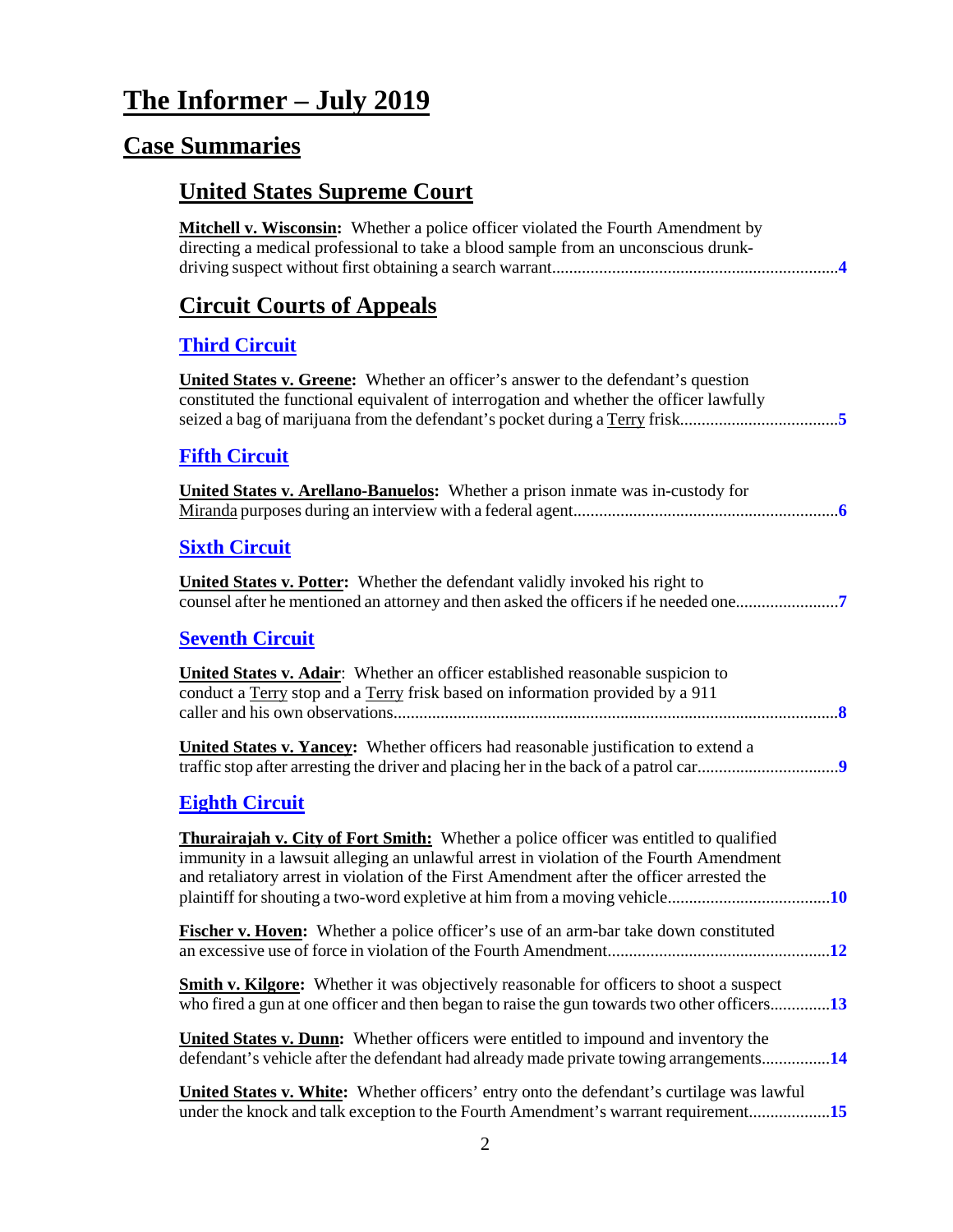## **[Ninth Circuit](#page-15-0)**

| <b>United States v. Brown:</b> Whether an anonymous tip that the defendant had a gun    |  |
|-----------------------------------------------------------------------------------------|--|
|                                                                                         |  |
| <b>Cruz v. Barr:</b> Whether evidence of an illegal immigrant's alienage was subject to |  |
| suppression at a removal hearing and whether the authority to detain occupants          |  |
|                                                                                         |  |

#### ♦

## **FLETC Informer Webinar Schedule**

## **United States Supreme Court Update (1-hour)**

Presented by Henry McGowen, Attorney-Advisor / Senior Instructor, Federal Law Enforcement Training Centers, Artesia, New Mexico.

As we come to the close of the U.S. Supreme Court's 2018-2019 session, it is a good time to see how the Court ruled on key criminal justice issues. This 1-hour webinar will review the Court's opinions on cases which address key constitutional issues related to the work of law enforcement officers and prosecutors.

## **Wednesday August 28, 2019: 3p.m. Eastern / 2p.m. Central / 1p.m. Mountain / 12 p.m. Pacific**

**To participate in this webinar: <https://share.dhs.gov/artesia>**

## ♦

## **To Participate in a FLETC Informer Webinar**

- **1.** Click on the link to access the Homeland Security Information Network (HSIN).
- **2.** If you have a HSIN account, enter with your login and password information.
- **3.** If you do not have a HSIN account, click on the button next to "Enter as a Guest."
- **4.** Enter your name and click the "Enter" button.
- **5.** You will now be in the meeting room and will be able to participate in the event.
- **6.** Even though meeting rooms may be accessed before an event, there may be times when a meeting room is closed while an instructor is setting up the room.
- **7. If you experience any technical issues / difficulties during the login process, please call our audio bridge line at (877) 446-3914 and enter participant passcode 232080 when prompted.**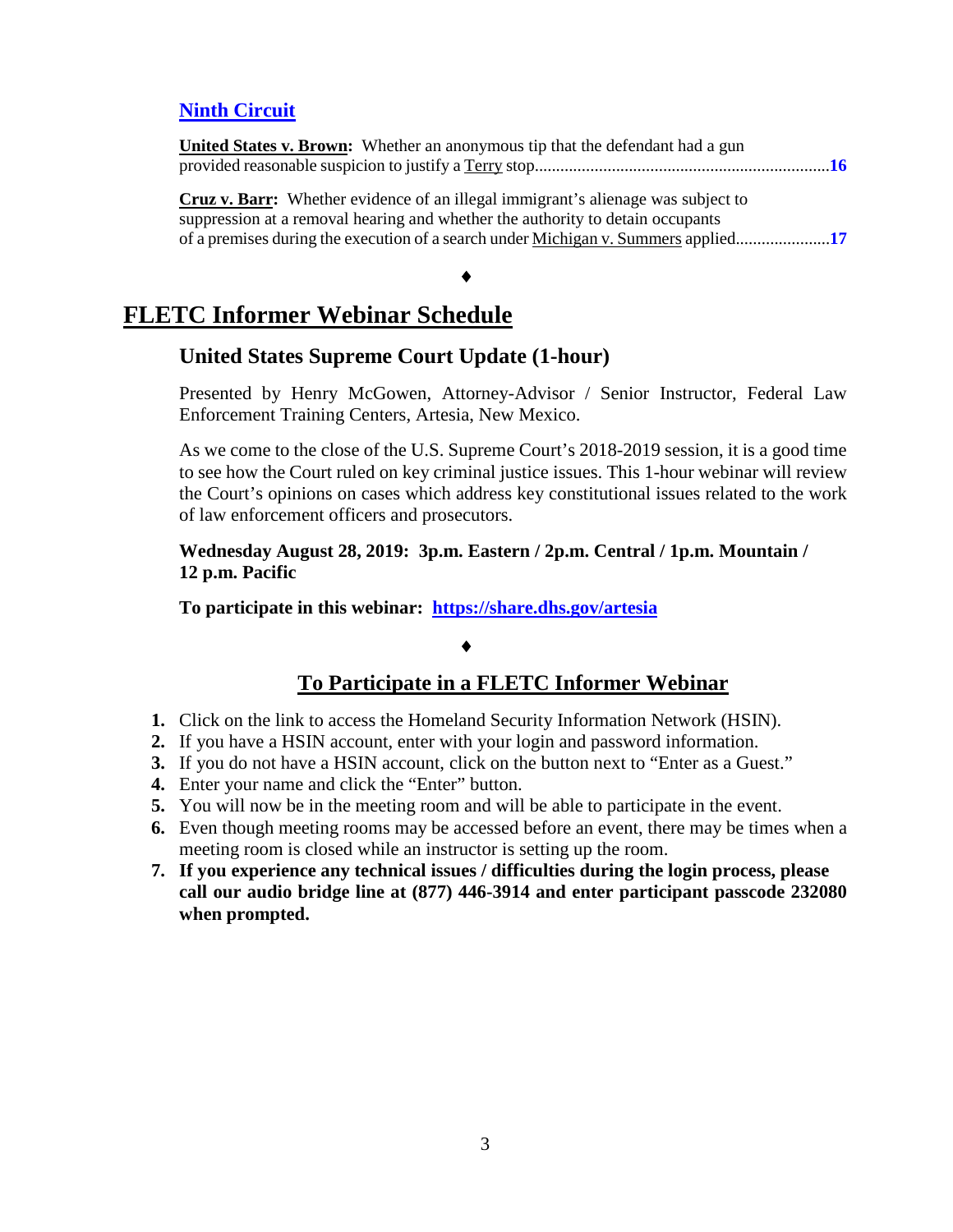# CASE SUMMARIES

# United States Supreme Court

#### <span id="page-3-1"></span><span id="page-3-0"></span>**Mitchell v. Wisconsin, 2019 U.S. LEXIS 4400 (June 27, 2019)**

A police officer received a report that Gerald Mitchell was driving a vehicle while under the influence of alcohol. The officer eventually found Mitchell wandering near a lake. Stumbling and slurring his words, Mitchell had difficulty standing without the support of two officers. One of the officers gave Mitchell a preliminary breath test, which registered a blood alcohol concentration (BAC) of 0.24%, triple the legal limit for driving in Wisconsin. The officer arrested Mitchell for operating a vehicle while intoxicated and transported him to the police station for a more reliable breath test using better equipment.

When the officer reached the police station, Mitchell was too lethargic to be offered a breath test, so he was transported to the hospital for a blood test. On the way to the hospital, Mitchell lost consciousness and had to be wheeled inside. The officer then read aloud to a slumped Mitchell the standard statement giving drivers a chance to refuse BAC testing. After receiving no response from Mitchell, the officer asked hospital staff to draw a blood sample. Mitchell remained unconscious while the blood sample was taken. Analysis of Mitchell's blood sample showed that his BAC, approximately ninety minutes after his arrest, was 0.222%. Mitchell was charged with two related drunk-driving offenses.

Mitchell filed a motion to suppress the results of the blood test. Mitchell argued that the officer violated his Fourth Amendment right to be free from unreasonable searches when he directed hospital personnel to obtain a sample of his blood without a search warrant.

The Court held that when a driver is unconscious and cannot be given a breath test, the exigentcircumstances doctrine "almost always permits a blood test without a warrant." Under the exigent circumstances exception to the Fourth Amendment's warrant requirement, warrantless searches are permitted "to prevent the imminent destruction of evidence." While the natural dissipation of alcohol in a person's bloodstream will not automatically allow officers to obtain blood samples under this exception, the Court found that "unconscious driver cases" create a "compelling need" for officers to conduct warrantless blood tests. The Court noted that a driver's unconsciousness constitutes a medical emergency that, by itself, requires officers to conduct a number of important tasks that would reasonably require them to delay applying for a search warrant. Consequently, the Court held that "when a driver is unconscious, the general rule is that a warrant is not needed."

However, the Court added, "we do not rule out the possibility that in an unusual case a defendant would be able to show that his blood would not have been drawn if police had not been seeking BAC information, and that police could not have reasonably judged that a warrant application would interfere with other pressing needs or duties." Because Mitchell did not have an opportunity to attempt to make this argument, the Court remanded the case to the Wisconsin state court to decide this issue.

For the Court's opinion: [https://www.supremecourt.gov/opinions/18pdf/18-6210\\_2co3.pdf](https://www.supremecourt.gov/opinions/18pdf/18-6210_2co3.pdf)

\*\*\*\*\*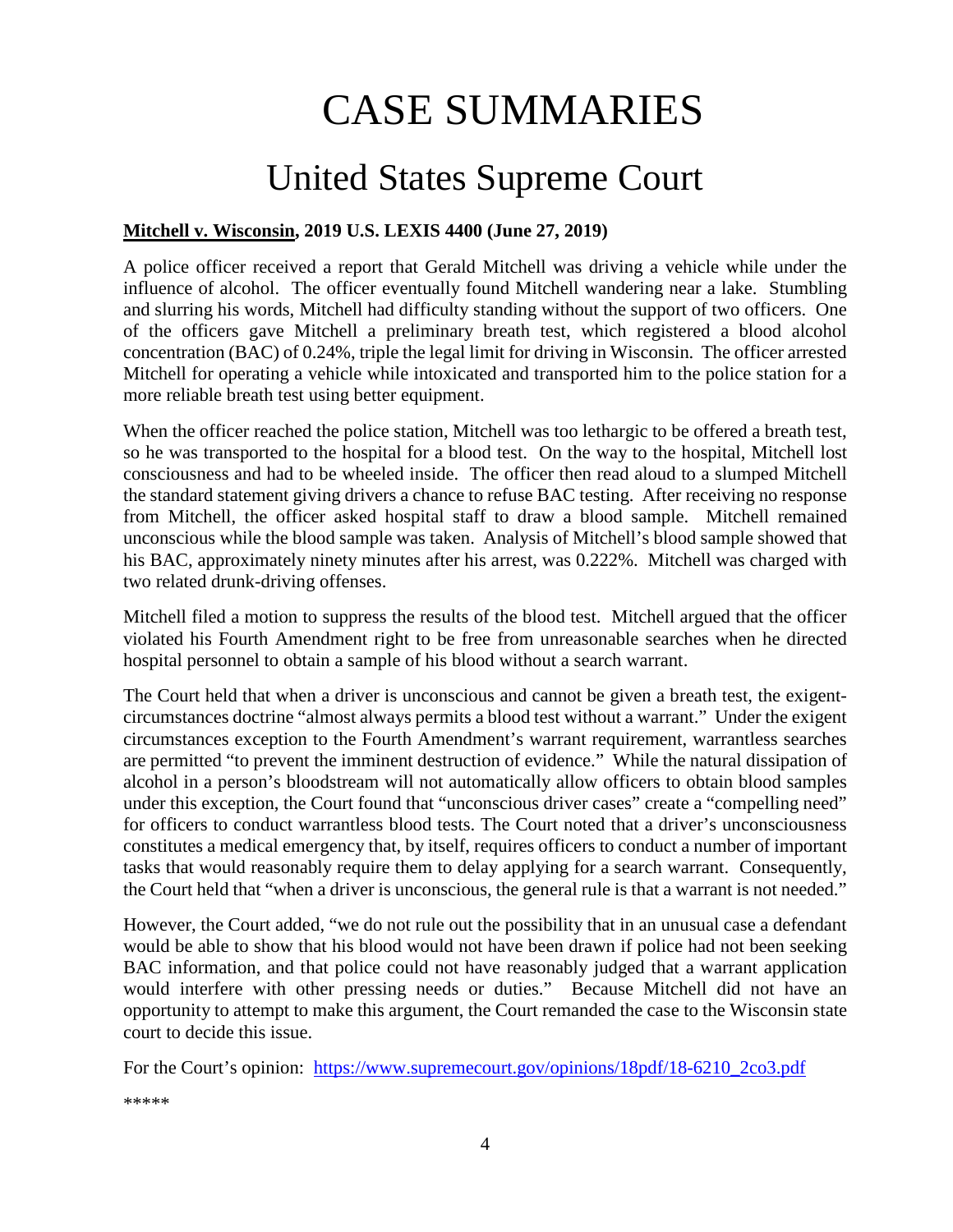# Circuit Courts of Appeal

## <span id="page-4-0"></span>**Third Circuit**

#### <span id="page-4-1"></span>**United States v. Greene, 2019 U.S. App. LEXIS 18921 (3d Cir. PA June 25, 2019)**

Tyrone Greene and his girlfriend, Jennifer Manley, were travelling in a vehicle without its lights on when a police officer stopped them. During the stop, the officer smelled the odor of marijuana emanating from the vehicle. In addition, Greene began acting suspiciously by repeatedly asking to leave the scene of the stop, by standing up and then sitting back down in the passenger seat when ordered out of the vehicle, and by reaching for his waistband as if he were trying to conceal something. Concerned that Greene might be armed, the officer conducted a Terry frisk. During the frisk, the officer felt a bulge in one of Greene's pockets. Based on his experience, the officer immediately recognized the bulge was plastic bag that contained marijuana. The officer removed the bag and arrested Greene.

The officer then searched the couple's vehicle incident to arrest and found ammunition in the glove box and in Manley's purse. While escorting Greene to his police car, the officer noticed Greene bending over and walking in an unusual way as if to conceal something. Another officer who had arrived on the scene searched Greene and discovered a loaded, stolen handgun in his pants.

During the booking process at the police station and before being advised of his Miranda rights, Greene asked the officer whether Manley would get in trouble. The officer replied that she would, for "headlight violations, no license, [and] marijuana." Greene then volunteered that he would "take the hit" for the gun and bullets.

The government charged Greene with being a felon in possession of a firearm and ammunition.

Greene filed a motion to suppress his statement concerning the gun and bullets, arguing that the officers comment regarding the trouble Manley was facing "coerced" him into confessing.

In [Rhode Island v. Innis,](https://supreme.justia.com/cases/federal/us/446/291/) the Supreme Court held that a suspect must be Mirandized before he is subjected to the functional equivalent of interrogation. The Court defined the functional equivalent of interrogation as "any words or actions on the part of the police (other than those normally attendant to arrest and custody) that the police should know are reasonably likely to elicit an incriminating response."

The court found that the officer's response to Greene's question was a brief and accurate description of the charges Manley was facing. In addition, the court noted the charges Manley was facing were unrelated to the possession of the firearm and ammunition, to which Greene confessed. Consequently, the court held that the officer's answer to Greene's question did not constitute the functional equivalent of questioning because Greene's incriminating statement was not foreseeable but instead a "gratuitous" comment.

Greene further argued that the firearm and ammunition should have been suppressed as the fruit of an unlawful Terry frisk.

The court disagreed. In [Minnesota v. Dickerson,](https://supreme.justia.com/cases/federal/us/508/366/) the Supreme Court held that under the "plainfeel doctrine," a police officer may seize contraband during a lawful Terry frisk if the contraband's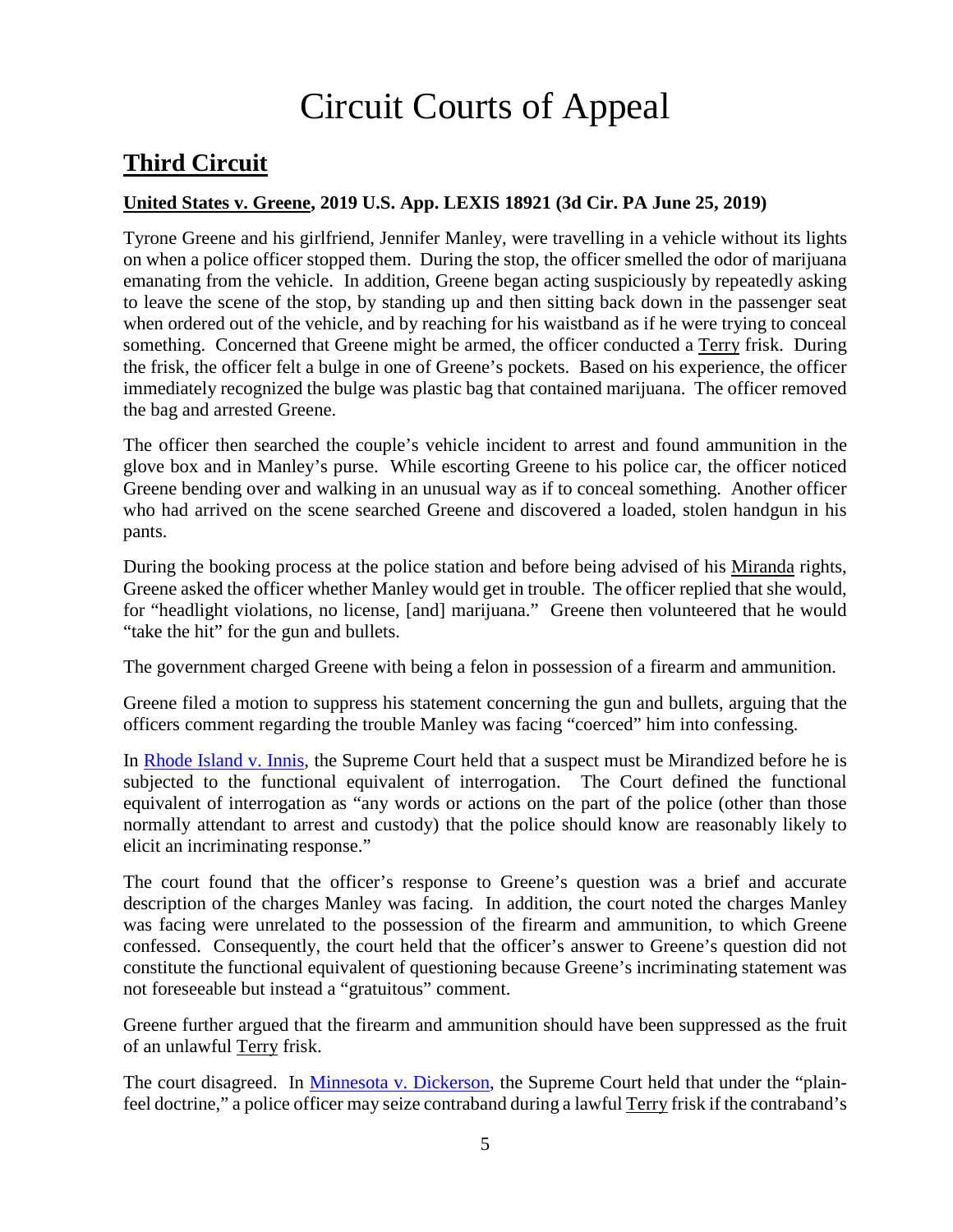"contour or mass makes its identity immediately apparent." However, if the identity of the object is not immediately apparent, the officer cannot squeeze or manipulate the object to determine its identity.

In this case, based on his extensive experience in drug investigations, the officer immediately recognized the bulge in Greene's pocket as a bag of marijuana. The officer did not manipulate the bag to determine its contents but instead realized the bulge was a bag of marijuana based on its feel and texture.

For the court's opinion: [https://cases.justia.com/federal/appellate-courts/ca3/18-2923/18-2923-](https://cases.justia.com/federal/appellate-courts/ca3/18-2923/18-2923-2019-06-25.pdf?ts=1561482005) [2019-06-25.pdf?ts=1561482005](https://cases.justia.com/federal/appellate-courts/ca3/18-2923/18-2923-2019-06-25.pdf?ts=1561482005)

\*\*\*\*\*

## <span id="page-5-0"></span>**Fifth Circuit**

## <span id="page-5-1"></span>**United States v. Arellano-Banuelos, 2019 U.S. App. LEXIS 18110 (5th Cir. TX June 17, 2019)**

Ignacio Arellano-Banuelos was serving a sentence of 15 months' imprisonment on state offenses in Texas. Special Agent Cruz, a law enforcement officer with U.S. Immigration and Customs Enforcement (ICE) and two other agents traveled to the state prison to interview 23 inmates including Arellano. The inmates were escorted into an office in groups of five. A prison guard stood at the door of the office, which remained open. SA Cruz and another ICE agent conducted simultaneous interviews at separate table and a third agent photographed and fingerprinted the inmates at the conclusion of their interviews. Arellano's interview took about 10 to 15 minutes.

SA Cruz interviewed Arellano about his immigration status and past deportation without providing complete Miranda warnings. During the interview, Arellano made incriminating statements concerning his prior removal and his lack of permission to reenter the United States.

Arellano-Banuelos was subsequently charged with illegal reentry into the United States.

Arellano filed a motion to suppress his incriminating statements to SA Cruz. Arellano argued that he was subjected to custodial interrogation without being advised of his [Miranda](https://supreme.justia.com/cases/federal/us/384/436/) rights. The district court denied Arellano's motion and he appealed.

Under Miranda, an individual subjected to "in-custody interrogation" must first "be warned that he has a right to remain silent, that any statement he does make may be used as evidence against him, and that he has the right to the presence of an attorney, either retained or appointed." A person is in-custody for Miranda purposes when there is a "formal arrest or restraint on freedom of movement of the degree associated with a formal arrest." Although Arellano was incarcerated at the time of the interview, the Supreme Court has held that "imprisonment alone" does not automatically constitute custody for Miranda purposes. While the prison setting may increase the likelihood that an inmate is in custody for Miranda purposes, the custody determination must "focus on all of the features of the interrogation," including "the language that is used in summoning the prisoner to the interview and the manner in which the interrogation is conducted." The court added that the most important factor in the custody determination is whether the prisoner is told that he is free to end the questioning and return to his cell.

The Fifth Circuit Court of Appeals held that Arellano was not in-custody for Miranda purposes.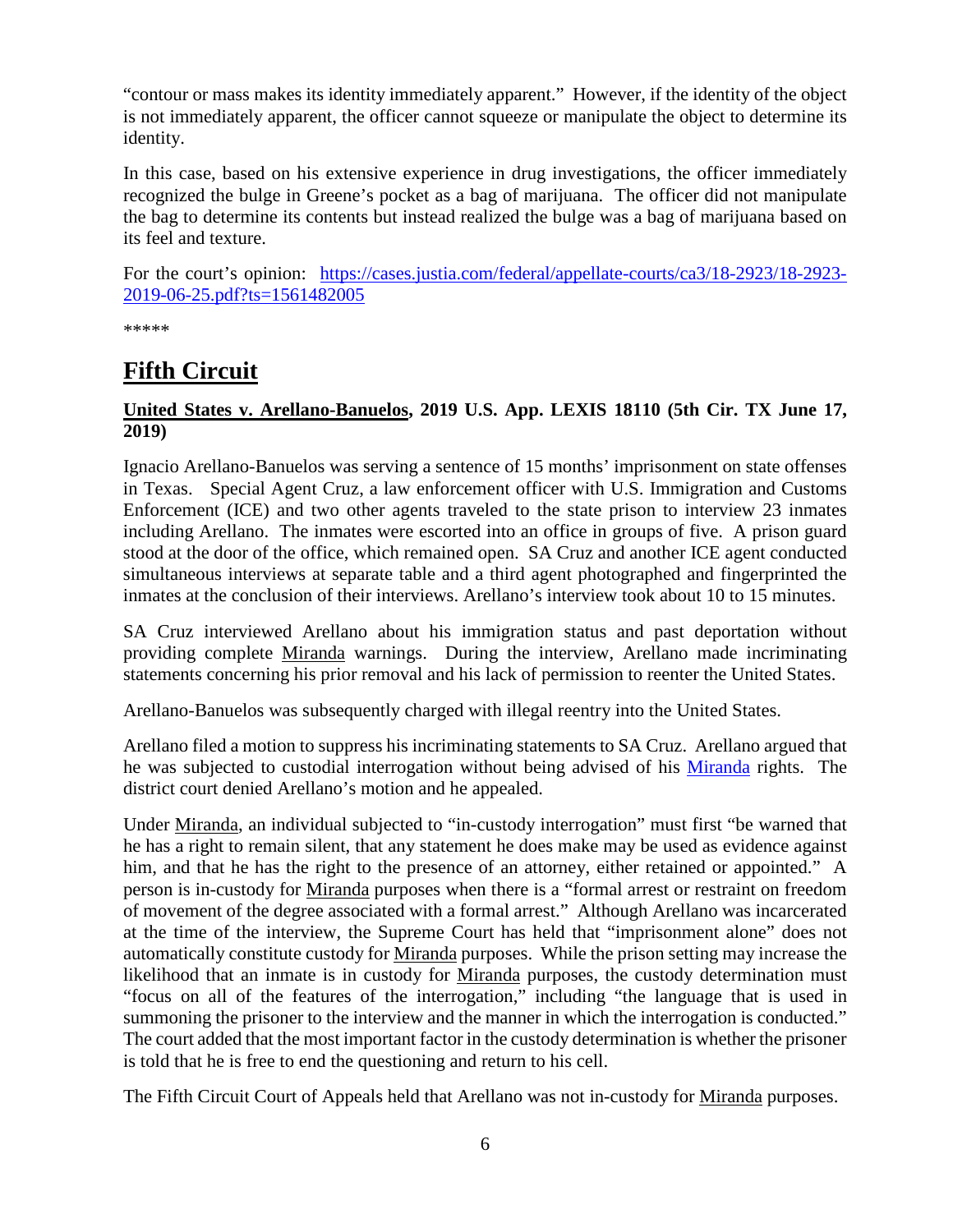First, the interview lasted only 10 to 15 minutes. Second, multiple people were present in the interview, including other prisoners, and Arellano was not isolated with SA Cruz. Third, the ICE agents were not armed and the prison guard did not have a firearm. Fourth, SA Cruz did not raise his voice during the interview, use a sharp tone of voice, or use profanity. Fifth, Arellano was not restrained during the interview. Finally, even though SA Cruz never explicitly told Arellano that he was free to leave the interview room, SA Cruz told Arellano that his statement had to be voluntary and that the interview would terminate if Arellano chose not to speak with him. The court concluded it was clearly implied that if Arellano had chosen to terminate the interview he would have been allowed to leave the office and return to his ordinary prison life.

For the court's opinion: [https://cases.justia.com/federal/appellate-courts/ca5/17-11490/17-](https://cases.justia.com/federal/appellate-courts/ca5/17-11490/17-11490-2019-06-17.pdf?ts=1560814212) [11490-2019-06-17.pdf?ts=1560814212](https://cases.justia.com/federal/appellate-courts/ca5/17-11490/17-11490-2019-06-17.pdf?ts=1560814212)

\*\*\*\*\*

## <span id="page-6-0"></span>**Sixth Circuit**

## <span id="page-6-1"></span>**United States v. Potter, 2019 U.S. App. LEXIS 17384 (6th Cir. TN June 11, 2019)**

Police officers arrested Michael Potter. After Potter told the officers he did not wish to speak with them, the officers honored his request and did not attempt to interview Potter. The next day, Potter changed his mind and initiated a conversation with the officers. Before questioning him, the officers advised Potter of his [Miranda](https://supreme.justia.com/cases/federal/us/384/436/) rights. Potter then signed a waiver stating that he understood his rights and was "willing to make a statement and answer questions without a lawyer present." During this questioning, Potter admitted he had purchased 10 pounds of methamphetamine from a drug supplier in Georgia that he later sold in Tennessee.

After the government charged Potter with drug-related offenses, he filed a motion to suppress his statements to the officers concerning the purchase and sale of methamphetamine. Potter claimed that during the interview, he had asked for a lawyer several times but the officers ignored his requests and continued to question him. The officers disputed Potter's account. The officers testified that Potter mentioned a lawyer and "may have" asked whether he needed one, but the officers claimed that Potter never requested any attorney or attempted to stop the interrogation.

The magistrate judge found Potter's testimony not credible, held that Potter's statements about an attorney did not require the officers to end their questioning, and recommended that the district court deny Potter's motion. The district court agreed, adopted the magistrate's recommendation, and denied Potter's motion to suppress his statements. Potter appealed.

In [Edwards v. Arizona,](https://supreme.justia.com/cases/federal/us/451/477/) the Supreme Court held that police officers must immediately cease questioning if an individual invokes his right to an attorney after being provided Miranda warnings. Subsequently, in [Davis v. United States,](https://supreme.justia.com/cases/federal/us/512/452/) the Supreme Court held that a "suspect must" unambiguously request counsel" to put "reasonable officers on notice that the interrogation must stop." In Davis, the Court held that a suspect who said, "maybe I should talk to a lawyer" did not unambiguously invoke his right to counsel; therefore, the officers did not have to stop questioning him.

The Sixth Circuit stated that following Davis, it decided three cases in which the following comments by suspects concerning attorneys were not valid invocations of the right to counsel: (1) "I think I should talk to a lawyer, what do you think?", (2) "it would be nice to have an attorney," and (3) "I really should have a lawyer, huh?" The court added that the 1st, 2nd, 4th, 8th, and 10th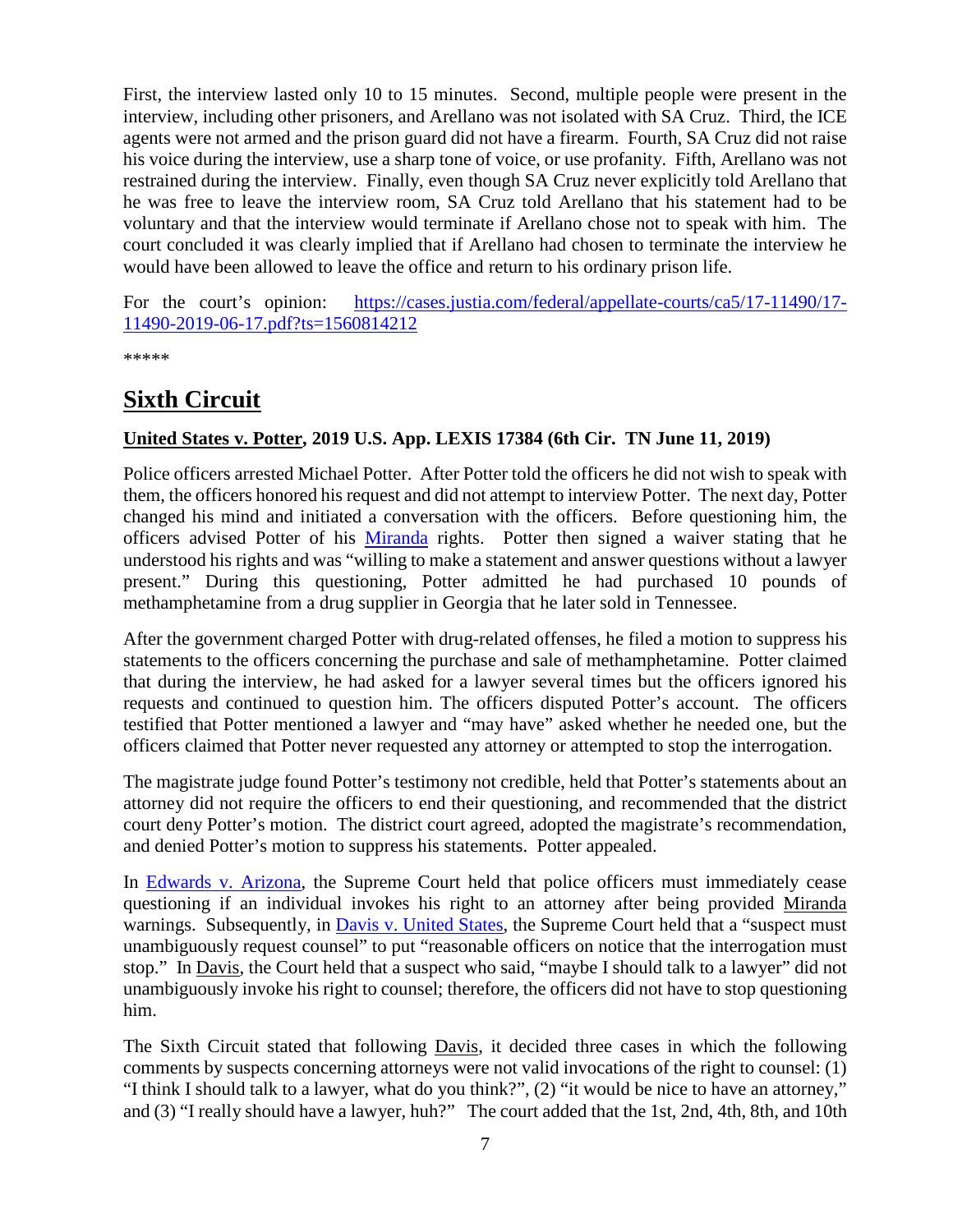circuits have also ruled that similar suspect statements have not constituted a valid invocation of the right to counsel. In contrast, the court found that it had found requests for an attorney valid when a suspect told the police that he wanted to be left alone "until I can see my attorney" and in another case where the suspect directed the police to "call his attorney's phone number."

In this case, the court found that while Potter may have mentioned an attorney and may have asked if he needed one, he never requested to actually have an attorney present and he never told the officers that he wanted to stop the interview to wait for an attorney to arrive. As neither of Potter's comments established that he unambiguously requested a lawyer, the court held that Potter did not validly invoke his right to counsel and the officers were not required to stop questioning him.

For the court's opinion: [https://cases.justia.com/federal/appellate-courts/ca6/18-5830/18-5830-](https://cases.justia.com/federal/appellate-courts/ca6/18-5830/18-5830-2019-06-11.pdf?ts=1560279651) [2019-06-11.pdf?ts=1560279651](https://cases.justia.com/federal/appellate-courts/ca6/18-5830/18-5830-2019-06-11.pdf?ts=1560279651)

\*\*\*\*\*

## <span id="page-7-0"></span>**Seventh Circuit**

#### <span id="page-7-1"></span>**United States v. Adair, 2019 U.S. App. LEXIS 16594 (7th Cir. IL June 3, 2019)**

While on patrol at approximately 10:45 p.m., a police officer received an emergency notification from a 911 operator. The message, transmitted to the computer in the officer's patrol car indicated that a woman called 911, provided her first name and phone number, and stated that she had just been outside her apartment where she saw several individuals smoking, drinking, and engaged in "very suspicious activity." The caller added that she did not know any of the individuals but she had walked past a short black male wearing a hoodie and saw that he had a black gun in his front pocket. While driving to the apartment complex, the officer spoke to the 911 operator and confirmed this information. The officer, a seven-year veteran of the department, had responded to the area many times to address reports of thefts, burglaries, fights, and gunfire. In addition, the officer knew that local gangs had a presence at the complex.

The officer arrived at the complex within two-minutes of receiving the message from 911. Upon exiting his car, the officer saw approximately 10 people standing outside as reported by the 911 caller. The officer focused his attention on Herman Adair because he was relatively short and he was the only person wearing clothing resembling the 911 caller's description. Although he was not wearing a hoodie, Adair was the only person wearing long sleeves on an unusually warm night while everyone else was wearing t-shirts and tank tops. In addition, the officer recognized Adair from previous encounters with him, knew that Adair did not live at the complex, and knew that Adair was a convicted felon.

As the officer approached, Adair was standing near the middle of the larger group. As the officer got closer, Adair began to move away, weaving through the group, putting other people between himself and the officer. The officer believed Adair was trying to avoid him. When the officer got close to Adair, he saw a conspicuous, large bulge in the front pocket of Adair's pants, which was consistent with the information reported by the 911 caller. The officer stopped Adair, frisked him for weapons, and felt a hard object that he immediately recognized as a gun in Adair's front pocket. The officer removed a loaded handgun from Adair's pocket and arrested him.

The government charged Adair with unlawful possession of a firearm by a convicted felon.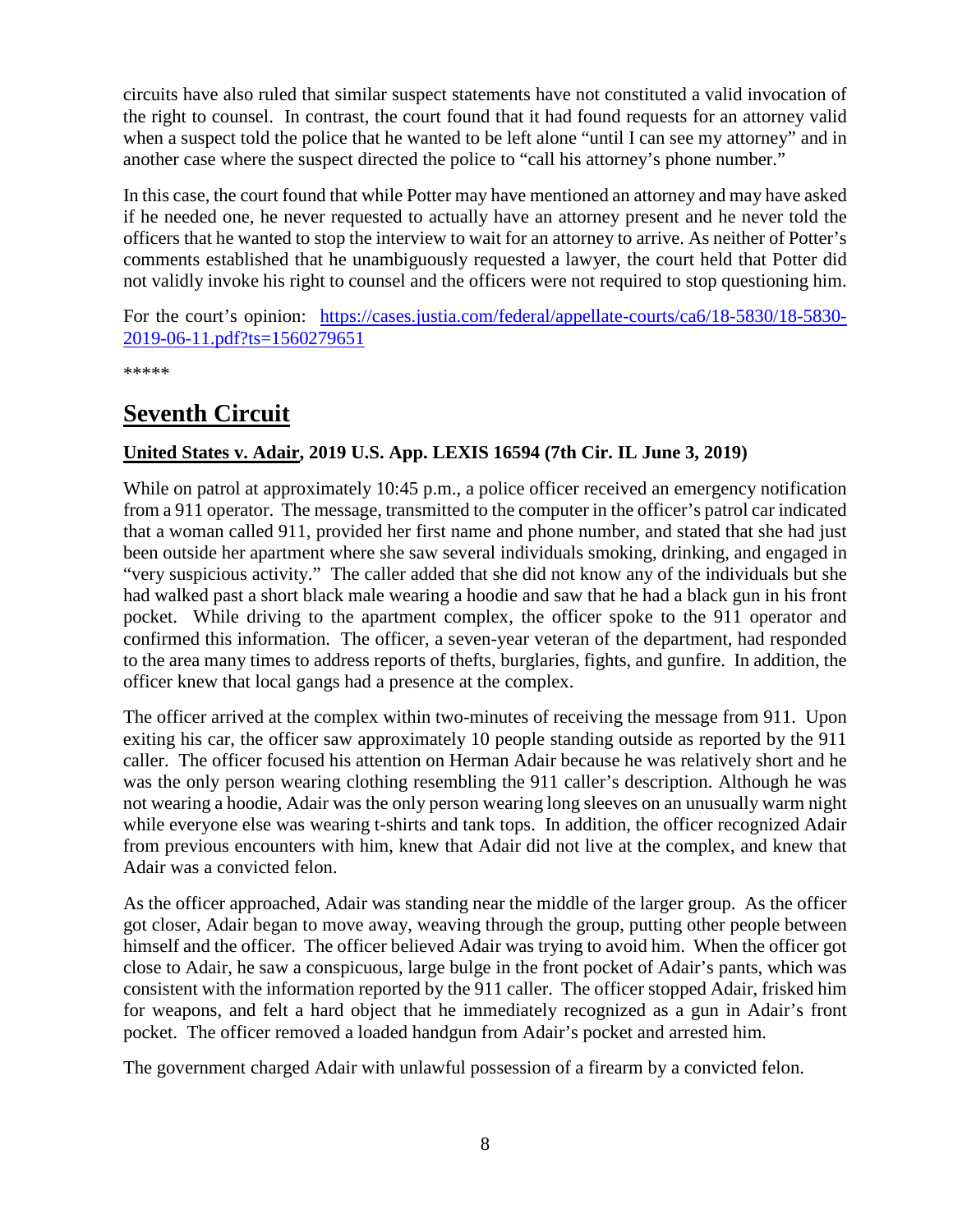Adair filed a motion to suppress the firearm, arguing that the officer lacked reasonable suspicion to stop and frisk him.

In [Terry v. Ohio,](https://supreme.justia.com/cases/federal/us/392/1/) the Supreme Court held that a law enforcement officer may conduct a brief investigative stop or detention when the officer establishes reasonable suspicion that person is engaged in criminal activity.

Here, the court held that the officer had reasonable suspicion to stop Adair because: (1) the officer arrived within two-minutes of receiving the message from the 911 operator at a location known for criminal activity, (2) the officer saw a relatively short man wearing long sleeves, clothing that stood out from what others were wearing and which most closely matched the 911 caller's description, (3) the officer knew that Adair was a convicted felon who did not live at the apartment complex, and (4) Adair reacted by attempting to evade the officer. While the 911 caller's information did not match exactly with what the officer saw upon arriving, the court noted that reasonable suspicion to justify a Terry stop does not require "perfection."

The court further held that after stopping Adair, it was reasonable for the officer to frisk Adair for weapons. In Terry, the Supreme Court held that during a valid investigative detention, an officer may conduct a pat-down or frisk for weapons if the officer establishes reasonable suspicion that the person is presently armed and dangerous. While the court stated that not every Terry stop will automatically permit the officer to conduct a frisk for weapons, in this case the court held that upon arrival at the apartment complex it was reasonable for the officer to believe that Adair might be the armed man described by the 911 caller. In addition to the information provided by the 911 caller, the officer saw the bulge in Adair's front pocket. At that point, the court held that it was reasonable for the officer to believe that Adair was armed and dangerous and justified a Terry frisk for weapons.

For the court's opinion: [https://cases.justia.com/federal/appellate-courts/ca7/18-2796/18-2796-](https://cases.justia.com/federal/appellate-courts/ca7/18-2796/18-2796-2019-06-03.pdf?ts=1559595613) [2019-06-03.pdf?ts=1559595613](https://cases.justia.com/federal/appellate-courts/ca7/18-2796/18-2796-2019-06-03.pdf?ts=1559595613)

\*\*\*\*\*

#### <span id="page-8-0"></span>**United States v. Yancey, 2019 U.S. App. LEXIS 19229 (7th Cir. IL June 27, 2019)**

Officer Costas conducted a traffic stop after he confirmed the driver of a vehicle had outstanding warrants for her arrest. During the stop, Officer Costas recognized the passenger in the vehicle, Parris Yancey. Officer Costas recalled two incidents in recent months in which Yancey was very confrontational with police officers. Officer Costas also believed that Yancey was on parole for a weapons offense. Finally, Officer Costas had seen a police contact sheet concerning Yancey that advised officers to use caution when dealing with Yancey, as he was known to be armed. The contact sheet had been issued a month earlier and read to officers at roll call every day.

A few minutes later, Officer Zier arrived to assist with the stop. Officer Zier began speaking to Yancey to keep him occupied while Officer Costas arrested the driver. Officer Zier recognized Yancey from a prior burglary investigation and was familiar with the contact sheet concerning Yancey.

After Officer Costas placed the driver in the backseat of his patrol car, she told him that she wanted Yancey to take possession of her car. Officer Costas told her that was acceptable as long as Yancey had a valid driver's license. By this time, Yancey had twice asked Officer Zier if he could leave, but Officer Zier told him no. While waiting for dispatch to tell the officers whether Yancey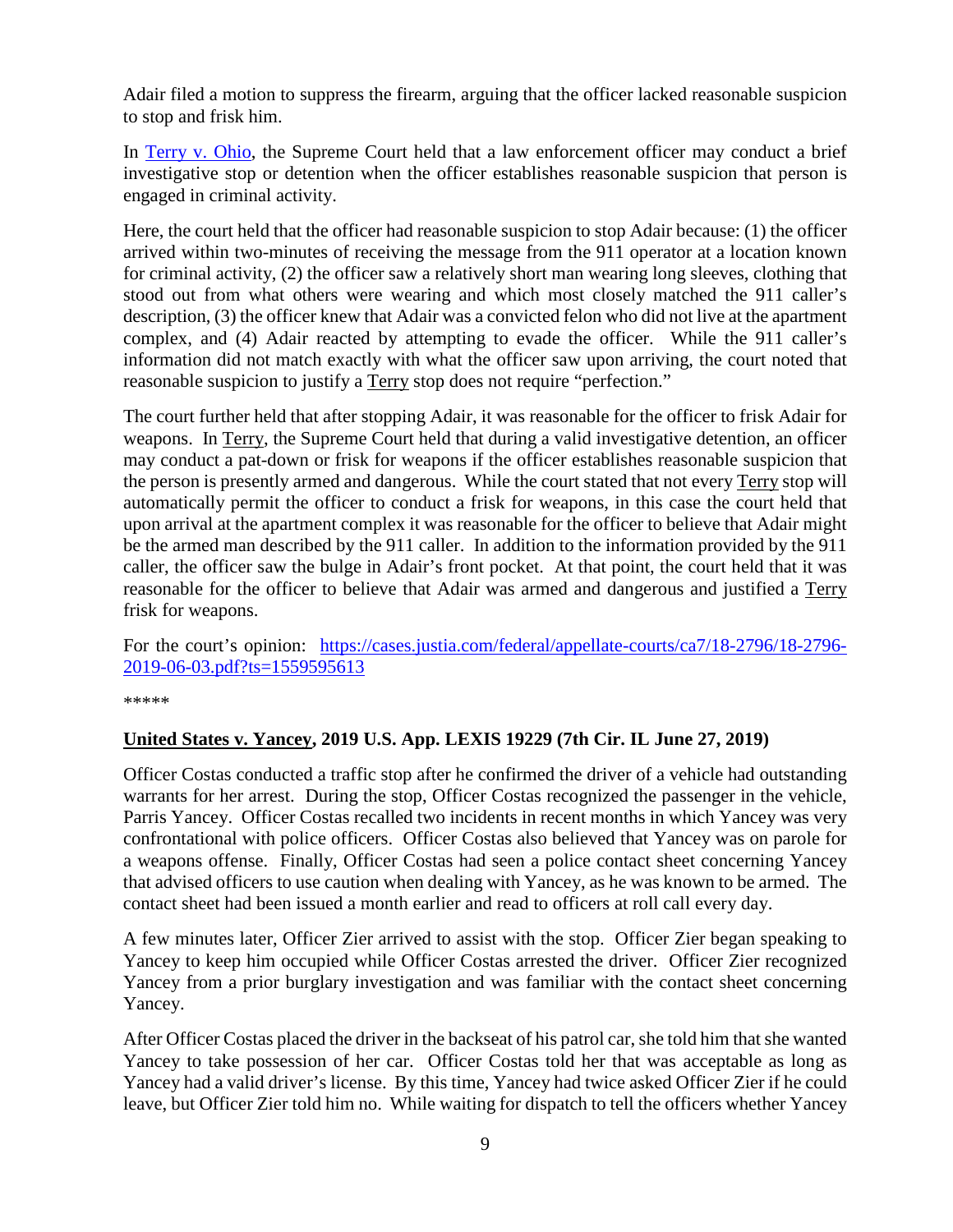had a valid driver's license, Officer Costas began to inventory the contents of the driver's purse pursuant to departmental policy and Officer Zier asked Yancey to step out of the vehicle so he could conduct a Terry frisk. Although Yancey verbally objected to Officer Zier about being frisked, he stepped out of the vehicle. Before Officer Zier could frisk him, Yancey attempted to run away. Both officers chased Yancey tackled him to the ground and handcuffed him. As they rolled Yancey onto his side, Officer Costas saw a handgun in Yancey's waistband.

The government charged Yancey with possession of a firearm by a convicted felon.

Yancey filed a motion to suppress the handgun. Yancey argued that the officers violated the Fourth Amendment when they prevented him from leaving the scene of the traffic stop after Officer Costas arrested the driver. Specifically, Yancey claimed that the officers' justification for detaining him during the traffic stop ended once the driver was handcuffed and placed in Officer Costas' patrol car.

The court disagreed. The court recognized that an officer may detain the passengers as well as the driver while a traffic stop is ongoing. In this case, the court held that the arrest of the driver did not constitute the end of the traffic stop. First, after arresting the driver and placing her in patrol car, Officer Costas was required by departmental policy to conduct an inventory search of the driver's purse. When Yancey fled, Officer Costas had not yet completed the inventory. Second, having decided not to impound the driver's vehicle, the officers had not yet determined whether Yancey possessed a valid driver's license and could therefore take possession of the car as requested by the driver. The court noted that two minutes elapsed from the time the driver was arrested until Yancey fled and that this was a reasonable amount of time for the officers to be handling these unresolved issues. Consequently, the court concluded that the traffic stop was ongoing when Yancey attempted to flee the scene and that the officers had legal justification to continue to detain him, which included stopping Yancey when he tried to run away.

For the court's opinion: [https://cases.justia.com/federal/appellate-courts/ca7/18-2935/18-2935-](https://cases.justia.com/federal/appellate-courts/ca7/18-2935/18-2935-2019-06-27.pdf?ts=1561663835) [2019-06-27.pdf?ts=1561663835](https://cases.justia.com/federal/appellate-courts/ca7/18-2935/18-2935-2019-06-27.pdf?ts=1561663835)

\*\*\*\*\*

## <span id="page-9-0"></span>**Eighth Circuit**

## <span id="page-9-1"></span>**Thurairajah v. City of Fort Smith, 2019 U.S. App. LEXIS 16573 (8th Cir. AR June 3, 2019)**

While an Arkansas state trooper was performing a traffic stop on a van occupied by a mother and her two small children, he heard another motorist who was driving by yell "f\*\*ck you!" out of his car window. The motorist, later identified as Eric Thurairajah, was driving approximately 35 miles-per-hour on the far lane of the road moving in the opposite direction. The trooper observed the two children in the van react to the comment. The trooper ended the traffic stop and pursued Thurairajah. The officer stopped Thurairajah and arrested him for disorderly conduct. The trooper believed the shout constituted "unreasonable or excessive noise" under Ark. Code Ann. §  $5 - 71 - 207(a)(2)$ .

Thurairajah spent several hours in jail and all charges against him were eventually dismissed. Thurairajah filed suit under 42 U.S.C. § 1983 against the trooper claiming the trooper violated his Fourth Amendment right to be free from unreasonable seizure and his First Amendment right to be free from retaliatory arrest.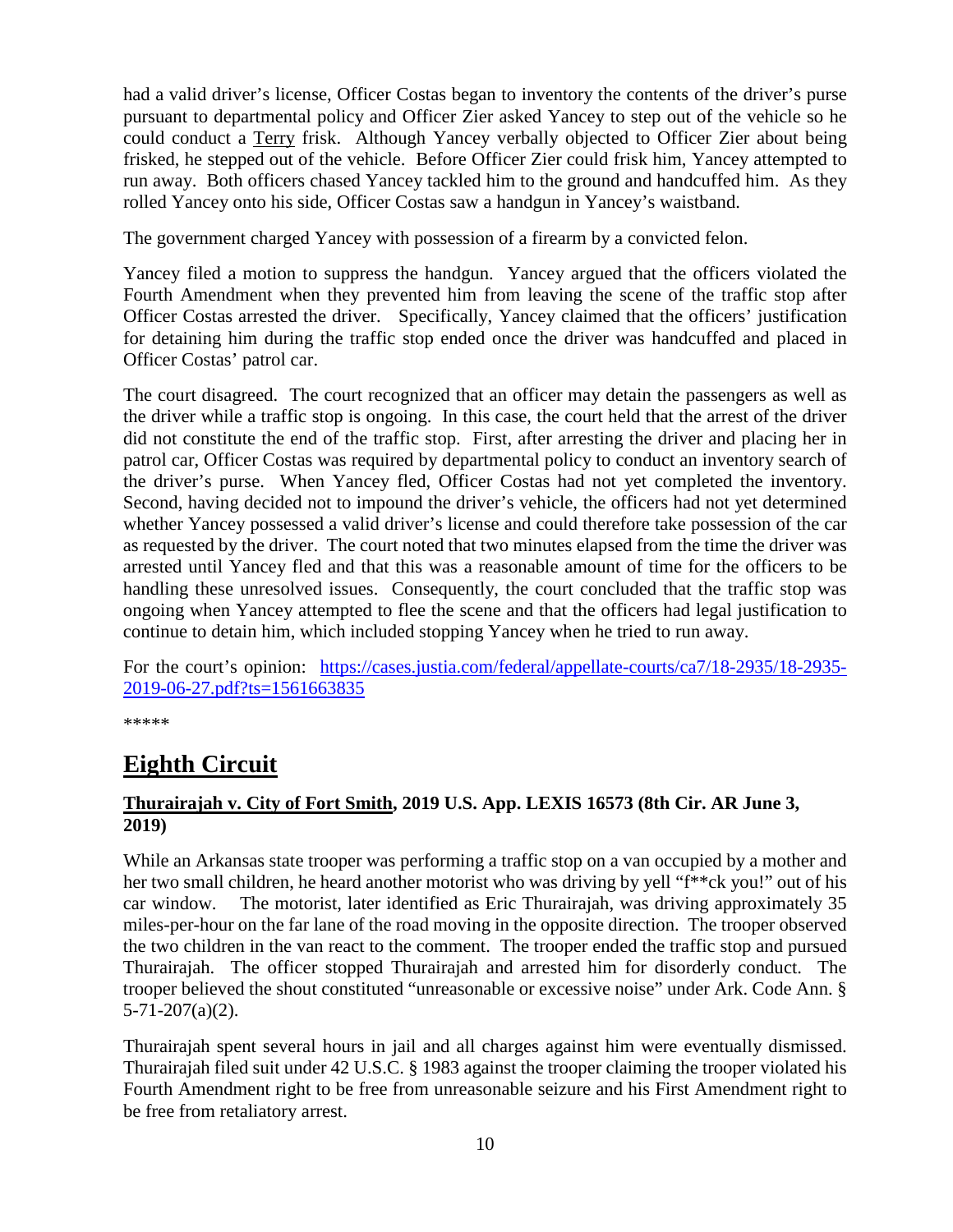The trooper claimed that he was entitled to qualified immunity because he had either: 1) probable cause to arrest Thurairajah for disorderly conduct or 2) arguable probable cause to arrest Thurairajah for disorderly conduct. Alternatively, the trooper claimed that it was not clearly established that arresting Thurairajah for disorderly conduct under the circumstances of this violated the Fourth Amendment.

The district court denied the trooper qualified immunity and he appealed to the Eighth Circuit Court of Appeals.

The court noted that probable cause for a warrantless arrest exists "when the totality of the circumstances at the time of the arrest are sufficient to lead a reasonable person to believe that the defendant has committed or is committing an offense." The court added that arguable probable cause exists if the arrest "was based on an objectively reasonable, even if mistaken belief, that the arrest was based on probable cause." In this case, the court affirmed the district court's denial of qualified immunity and held that the trooper did not have probable cause or arguable probable cause to arrest Thurairajah.

The disorderly conduct statute, Ark. Code Ann. § 5-71-207(a)(2), provides:

"A person commits the offense of disorderly conduct if, with the purpose to cause public inconvenience, annoyance, or alarm or recklessly creating a risk of public inconvenience, annoyance, or alarm, he or she makes unreasonable or excessive noise."

The court stated that Ark. Code Ann. § 5-71-207(a)(2) does not penalize offensive speech but only unreasonable noise. The court determined that while shouting can form the basis of a disorderly conduct charge, those cases in which shouting supported a finding of disorderly conduct involved extended loud shouting and disruptive behavior or amplified sound. The court found that in no case had a two-word unamplified outburst constituted disorderly conduct. The court added that in a 2011 case, the Arkansas Court of Appeals held that 20 seconds of public shouting involving foul language did not establish disorderly conduct.

In this case, Thurairajah's shout was unamplified and fleeting, no crowd gathered because of it, traffic was not affected, no complaints were lodged by anyone in the community, business was not interrupted, nor were an officer's orders disobeyed. Although Thurairajah's conduct may have been offensive, it did not constitute unreasonable or excessive noise under the disorderly conduct statute. Consequently, the court held that the trooper lacked probable case or arguable probable cause for an arrest; therefore, he violated Thurairajah's Fourth Amendment right to be free from unreasonable seizure, which was clearly established at the time of the incident.

The court further held that Thurairajah's profane shout was protected speech under the First Amendment. In addition, according to the trooper's affidavit, Thurairajah's arrest was motivated in part by the content of the language in his shout at the trooper. Consequently, the court held that arresting Thurairajah for the content of his speech constituted retaliation and would cause others to refrain from exercising their First Amendment rights in the future.

Finally, the court concluded that Thurairajah's right to be free from retaliation was clearly established at the time of his arrest. The court recognized that that criticism of law enforcement officers, even with profanity, has been found to be protected speech.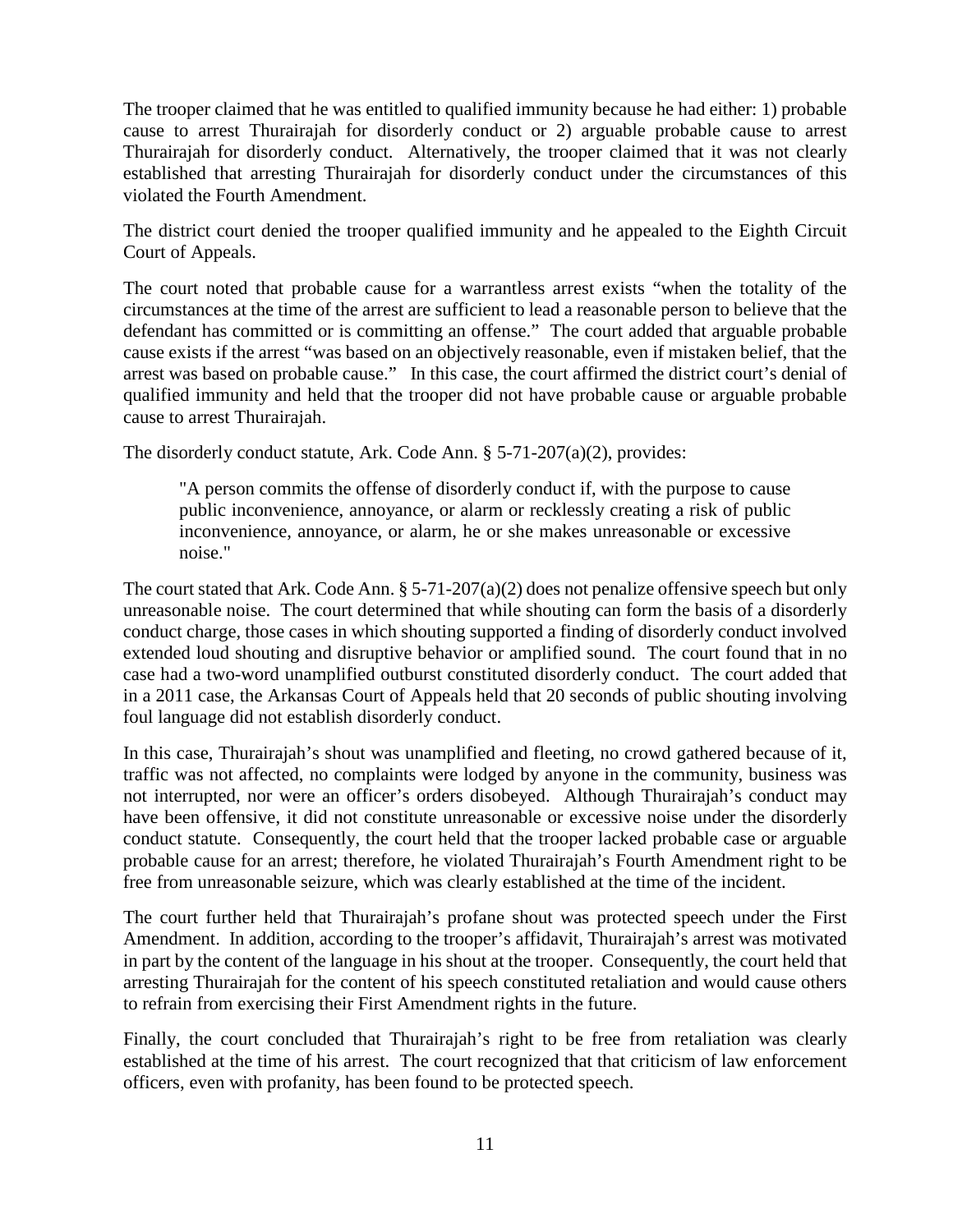For the court's opinion: [https://cases.justia.com/federal/appellate-courts/ca8/17-3419/17-3419-](https://cases.justia.com/federal/appellate-courts/ca8/17-3419/17-3419-2019-06-03.pdf?ts=1559575832) [2019-06-03.pdf?ts=1559575832](https://cases.justia.com/federal/appellate-courts/ca8/17-3419/17-3419-2019-06-03.pdf?ts=1559575832)

\*\*\*\*\*

#### <span id="page-11-0"></span>**Fischer v. Hoven, 2019 U.S. App. LEXIS 16572 (8th Cir. S.D. June 3, 2019)**

Kathy Fischer and Susan Clynick went to a bar where they became intoxicated after consuming approximately three bottles of wine. When the bar owner asked the women to leave, they refused, so he called the police to have them removed.

When Deputy Hoven arrived, he convinced both women to exit the bar. However, when they got outside, Fischer yelled at Deputy Hoven that the women had the right to be in the bar, then she went back inside to complain to the owner. Returning inside, Deputy Hoven told Fischer the owner wanted her to leave. Fischer yelled that she would not leave and walked outside to the bar patio. Deputy Hoven followed, requesting a second time that Fischer leave. After Fischer refused to leave, Deputy Hoven grabbed Fischer's arm and put her in an escort position and walked her outside toward his vehicle. Fischer continued to yell but she did not physically resist.

Once outside, Fischer and Clynick began walking away from the bar. Fischer then turned around and approached Deputy Hoven "flailing" her arms and yelling at him about being removed from the bar. Fisher stopped in front of Deputy Hoven and placed her left hand on his right shoulder. Deputy Hoven grabbed Fischer's left arm, placed her in an escort position against his vehicle, and told her that she was under arrest for disorderly conduct. As Fischer continued to yell at Deputy Hoven, Clynick came toward him. Deputy Hoven stepped toward Clynick with his right hand extended into her shoulder, knocking her to the ground. When this occurred, Deputy Hoven had his left hand on Fischer's wrist with her arm behind her back. When Deputy Hoven reached for his handcuffs, Fischer turned to her left toward him. Deputy Hoven executed an arm-bar takedown, putting his right hand on Fischer's triceps above the elbow and below the shoulder. Fischer landed face-first on the ground, suffering a facial cut, broken nose, broken tooth, and broken bones in her right arm and hand.

Fischer sued Deputy Hoven under 42 U.S.C. § 1983 for excessive use of force in violation of the Fourth Amendment. Specifically, Fischer claimed that Deputy Hoven's use of force was excessive because she was not resisting arrest or attempting to flee, she did not commit a violent or serious crime, and she did not pose a threat to the safety of Deputy Hoven or others.

After the district court granted Deputy Hoven qualified immunity, Fischer appealed.

The Eighth Circuit Court of Appeals agreed that Deputy Hoven was entitled to qualified immunity, concluding that his use of force was objectively reasonable.

In a lawsuit claiming excessive use of force, the amount of force used by the law enforcement officer must be objectively reasonable under the circumstances. Citing the Supreme Court's decision in [Graham v. Connor,](https://supreme.justia.com/cases/federal/us/490/386/) the court added that objective reasonableness is "judged from the perspective of a reasonable officer on the scene," in light of the "severity of the crime at issue, whether the suspect poses an immediate threat to the safety of the officer or others, and whether [s]he is actively resisting arrest or attempting to evade arrest by flight."

Here, the court held that a reasonable officer in Deputy Hoven's position could have believed that Fischer was resisting arrest and that she posed a threat to officer safety. First, as the only officer on the scene, Deputy Hoven faced a tense, unpredictable situation with two hostile, intoxicated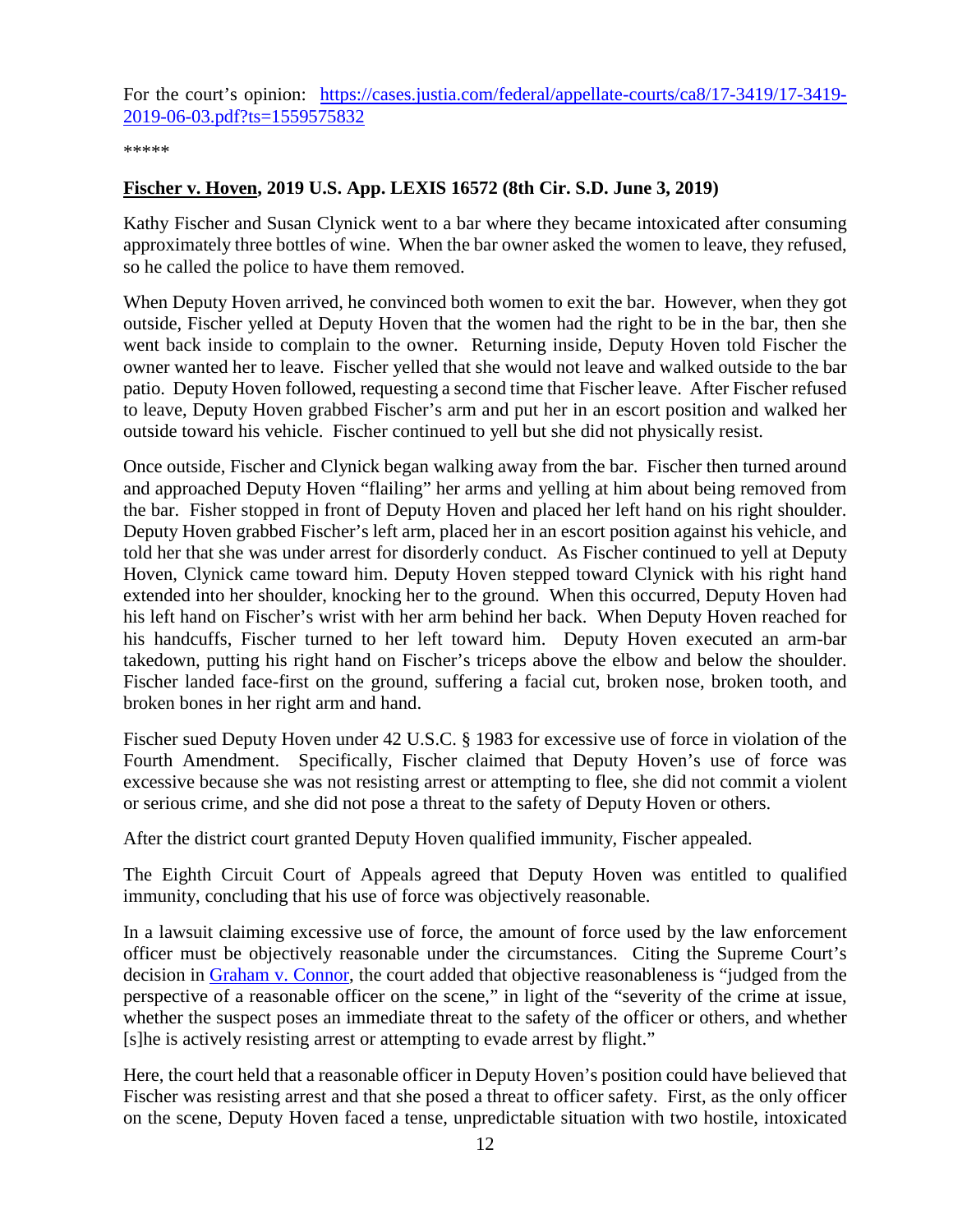individuals. Second, Fischer ignored Deputy Hoven's orders to leave the bar and yelled at him several times. Third, after she walked away, Fischer turned around, approached Deputy Hoven, and touched his shoulder. Fourth, after putting Fischer into an escort position and telling her that she was under arrest, Clynick approached Deputy Hoven and Fischer turned toward him. Based on these facts, the court concluded that it was reasonable for Deputy Hoven to use some amount of force against Fischer.

The court further held that while Deputy Hoven could have used less force to secure Fischer, the use of the arm-bar takedown was objectively reasonable under the circumstances. The court recognized that it was required to view Deputy Hoven's actions "from the perspective of a reasonable officer on the scene, rather than with the 20/20 vision of hindsight," noting that "officers are often forced to make split-second judgments" concerning the amount of force to use in situations that are often "tense, uncertain, and rapidly evolving." Because a reasonable officer could have perceived Fischer as a resistant arrestee who threatened his safety, the court concluded that Deputy Hoven's use of the arm-bar takedown was objectively reasonable.

For the court's opinion: [https://cases.justia.com/federal/appellate-courts/ca8/18-2061/18-2061-](https://cases.justia.com/federal/appellate-courts/ca8/18-2061/18-2061-2019-06-03.pdf?ts=1559575834) [2019-06-03.pdf?ts=1559575834](https://cases.justia.com/federal/appellate-courts/ca8/18-2061/18-2061-2019-06-03.pdf?ts=1559575834)

\*\*\*\*\*

#### <span id="page-12-0"></span>**Smith v. Kilgore, 2019 U.S. App. LEXIS 17391 (8th Cir. MO June 11, 2019)**

Officers Abidovic and Keller were dispatched to a report of suspicious activity in a park. Officer Abidovic saw two people that closely fit the dispatcher's description and approached them. Upon seeing Officer Abidovic, the individuals, one later identified as Raymond Smith, began to walk away. When Officer Abidovic yelled for the pair to stop, Smith ran away and exited the park. In the meantime, Officer Keller radioed dispatch about the pursuit and Officers Krueger and Taylor were dispatched to assist.

Officer Abidovic chased Smith into a parking lot and saw a gun in Smith's hand. Officer Abidovic announced over his radio, "He's armed," and then pointed his gun at Smith, shouting, "Drop the gun!" As Smith was climbing over a chain-link fence, he fired a shot at Officer Abidovic. Officer Abidovic then fired three shots at Smith. Officer Keller radioed dispatch, "Shots fired." From their patrol car, Officers Krueger and Taylor located Smith on the other side of the fence. As the officers saw Smith begin to raise his gun in their direction, Officer Krueger fired five shots at Smith, who fell to the ground. Officer Abidovic called for an ambulance; however, Smith died from the gunshot wounds.

Smith's mother sued the chief of police, members of the Board of Police Commissioners, and the officers alleging that Officers Abidovic and Krueger used excessive deadly force against her son in violation of the Fourth Amendment.

The district court dismissed Smith's claims against the chief of police and members of the Board of Police Commissioners and granted the officers qualified immunity. Smith appealed.

The Eighth Circuit Court of Appeals held that the district court correctly ruled that Officers Abidovic and Krueger used reasonable force. Citing the Supreme Court's decision in [Tennessee](https://supreme.justia.com/cases/federal/us/471/1/)  [v. Garner,](https://supreme.justia.com/cases/federal/us/471/1/) the court noted, "the use of deadly force is objectively reasonable where an officer has probable cause to believe that a suspect poses a threat of serious physical harm to the officer or others. In addition, previous cases decided by the Eight Circuit Court of Appeals have held that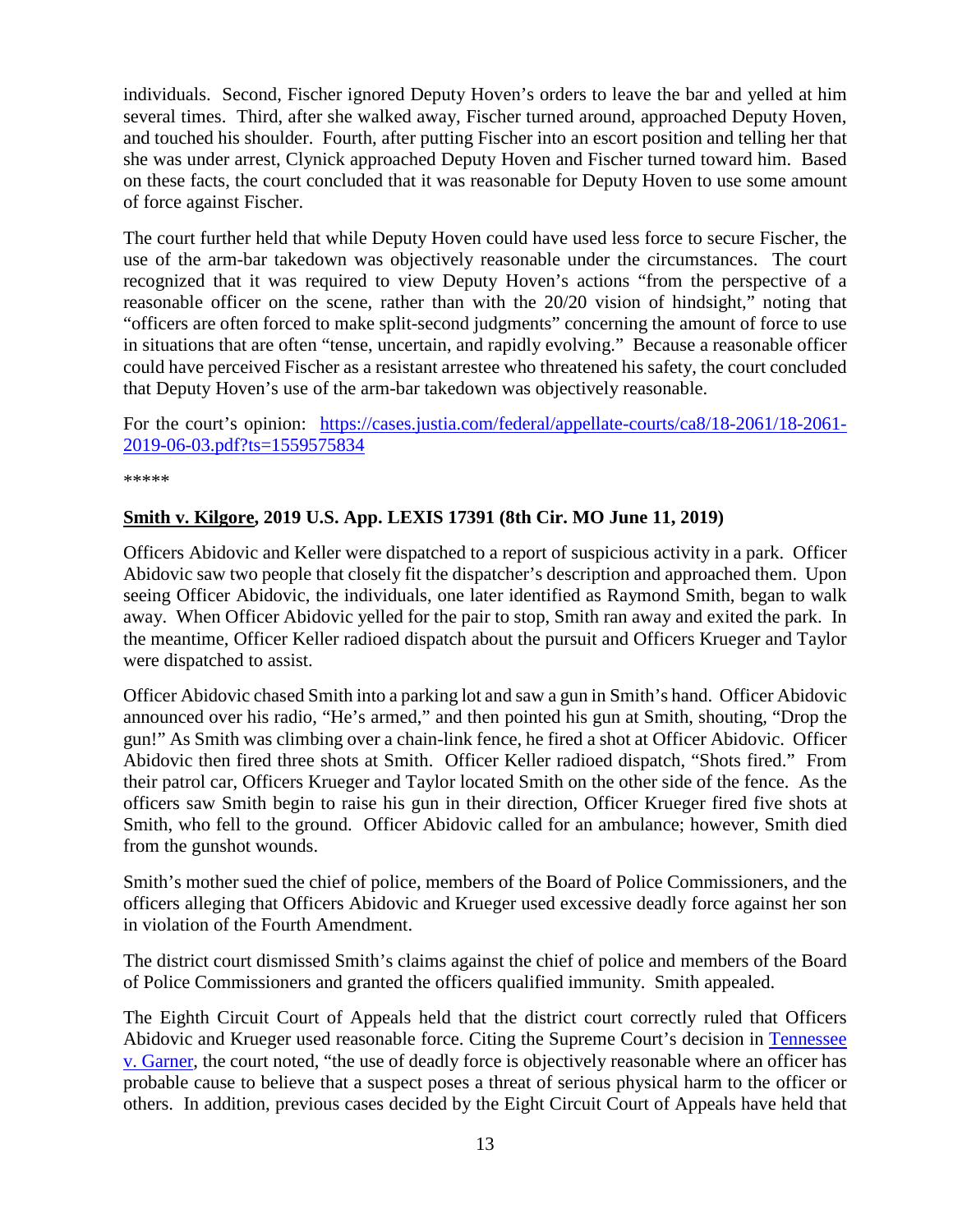an officer's use of deadly force is objectively reasonable against armed suspects who point their guns toward officers.

Here, the court concluded that Smith posed a significant threat of death or serious physical injury to Officer Abidovic when he fired at him and to Officers Kruger and Taylor when he began to raise his gun in their direction. Based on these facts, the court held that it was objectively reasonable for Officer Abidovic and then Officer Krueger to use deadly force under the circumstances.

For the court's opinion: [https://cases.justia.com/federal/appellate-courts/ca8/18-1040/18-1040-](https://cases.justia.com/federal/appellate-courts/ca8/18-1040/18-1040-2019-06-11.pdf?ts=1560267035) [2019-06-11.pdf?ts=1560267035](https://cases.justia.com/federal/appellate-courts/ca8/18-1040/18-1040-2019-06-11.pdf?ts=1560267035)

\*\*\*\*\*

#### <span id="page-13-0"></span>**United States v. Dunn, 2019 U.S. App. LEXIS 18923 (8th Cir. MN June 25, 2019)**

Kalil Dunn fell asleep while driving his car and ran into three parked cars before coming to a stop in the middle of the street. Dunn's car sustained heavy front-end damage, which rendered it inoperable. Police officers arrived and found Dunn's car in the street, facing the wrong direction, and blocking traffic. The officers observed the vehicle's condition and location and, pursuant to department policy, chose to tow and impound it, despite the fact that Dunn had already contacted a private tow truck. Pursuant to department policy, the officers conducted an inventory search of Dunn's car before towing it. During the search, the officers found two pistols, two baggies containing crack cocaine, and two digital scales.

The government charged Dunn with several criminal offenses based on the evidence seized during the inventory search of his car as well as evidence that officers seized in unrelated traffic stop that occurred several months later.

Dunn filed a motion to suppress the evidence seized during the inventory search of his vehicle. Dunn argued that the search was unreasonable because the officers should have waited and deferred to his private towing arrangements rather than impounding his vehicle.

The court disagreed. An inventory search is considered reasonable if it "is conducted according to standardized police procedures . . . ." Here, it was undisputed that: 1) department policy allows officers to tow and impound vehicles that are impeding traffic when the owner cannot immediately remove the vehicle on his own; 2) officers must conduct an inventory search before impounding a vehicle; and 3) department policy does not require officers to ask vehicle owners if they wish to make private towing arrangements before the officers tow and impound a vehicle. The court added that Dunn cited no legal authority supporting his position nor any legal authority showing that the department's towing policy was unreasonable but instead admitted that the officers followed departmental policy when they impounded and inventoried his car. As a result, the court concluded that the decision to impound and inventory Dunn's car was reasonable because the officers followed their departmental policy.

For the court's opinion: [https://cases.justia.com/federal/appellate-courts/ca8/18-2393/18-2393-](https://cases.justia.com/federal/appellate-courts/ca8/18-2393/18-2393-2019-06-25.pdf?ts=1561476638) [2019-06-25.pdf?ts=1561476638](https://cases.justia.com/federal/appellate-courts/ca8/18-2393/18-2393-2019-06-25.pdf?ts=1561476638)

\*\*\*\*\*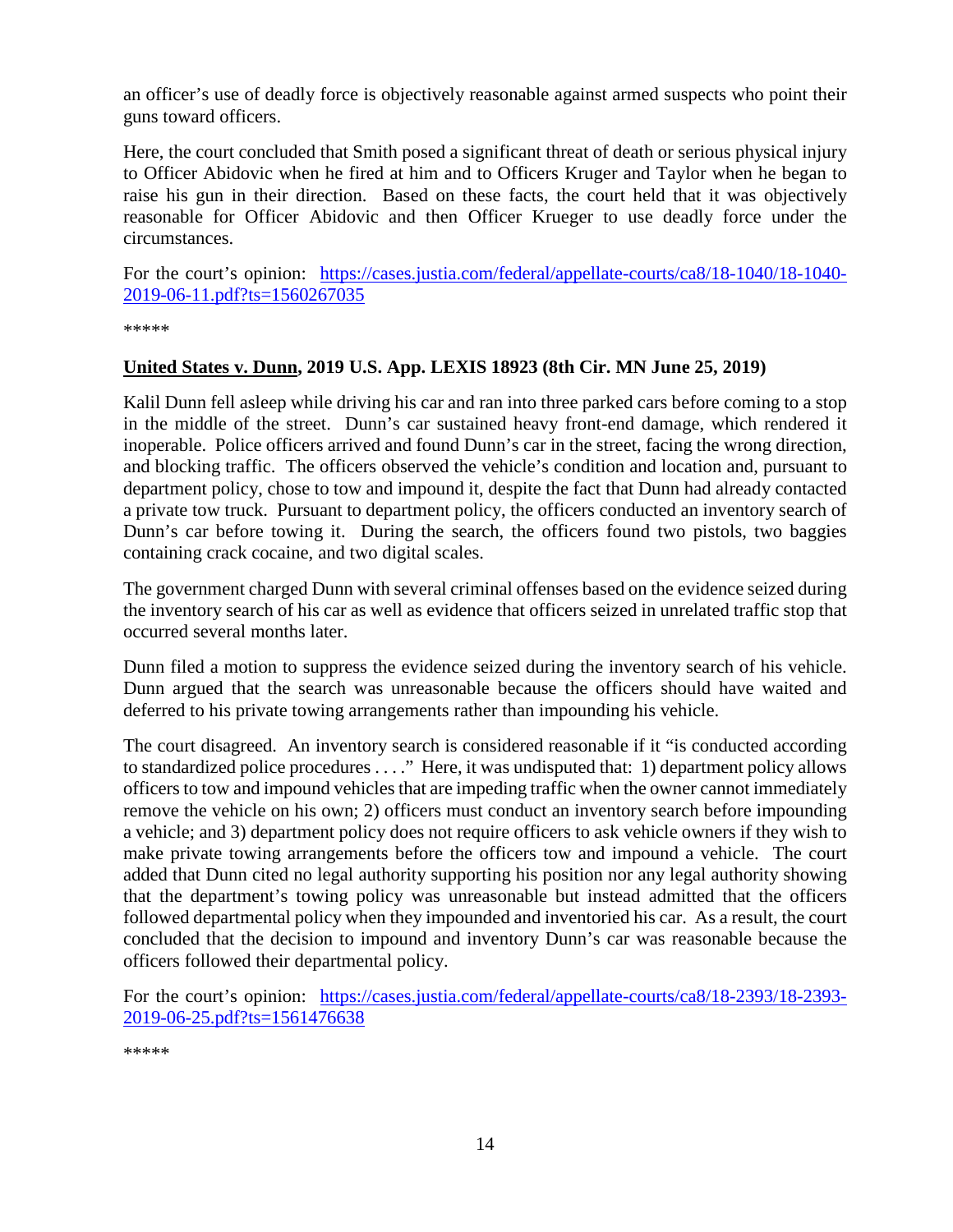## <span id="page-14-0"></span>**United States v. White, 2019 U.S. App. LEXIS 19446 (8th Cir. MO June 28, 2019)**

Officers were attempting to locate an address in a rural area in connection with an identity theft investigation; however, the sparsely populated and heavily wooded area made it difficult to see houses from the road. Unable to locate the address, the officers went down a driveway through a wooded area to request assistance from the homeowner. The officers followed the circular driveway around the house and parked near the front entrance. When the officers got out of their car, they smelled a strong odor of green marijuana and encountered the homeowner, Charles White. After White told the officers he did not know any of his neighbors, the officers left.

Later that day, officers returned to White's house to conduct a knock and talk interview with White concerning the odor of marijuana they had previously smelled on the property. The officers knocked on the front door and after no one answered, they decided to apply for a search warrant. Three officers remained on the property to secure the area while awaiting the warrant. During this time, the officers encountered Anthony Bearden as he emerged from the woods behind White's house. Bearden told the officers that he was White's neighbor. When questioned by the officers, Bearden admitted to possessing marijuana at his residence and allowed officers to enter his property where the officers smelled a strong odor of green marijuana. Based on these observations and Bearden's statements, the officers applied for a warrant to search Bearden's property as well. After obtaining both warrants, officers found hundreds of marijuana plants growing in a building on White's property and inside a shed on Bearden's property.

The government charged White and Bearden with manufacturing marijuana.

Bearden and White filed a motion to suppress the evidence seized from their properties, claiming that the officers committed a variety of constitutional violations. After the district court denied their motions, both men appealed. In 2015, the Eighth Circuit Court of Appeals affirmed the district court's denial of Bearden's motion to suppress. (See: [4 Informer 15](https://www.fletc.gov/sites/default/files/4Informer15.pdf) and [https://cases.justia.com/federal/appellate-courts/ca8/14-1659/14-1659-2015-03-](https://cases.justia.com/federal/appellate-courts/ca8/14-1659/14-1659-2015-03-17.pdf?ts=1426617126) [17.pdf?ts=1426617126\)](https://cases.justia.com/federal/appellate-courts/ca8/14-1659/14-1659-2015-03-17.pdf?ts=1426617126).

Concerning White, he argued on appeal that the officers' second entry onto his property violated the Fourth Amendment. White claimed that the officers' second entry "went beyond" the scope of a permissible knock and talk because the officers wanted to follow up on the odor of green marijuana they smelled during their first entry onto his property.

The knock and talk exception to the Fourth Amendment's warrant requirement permits law enforcement officers to approach a home and knock on the door to attempt to contact the homeowner. The knock and talk exception is based on the "implicit license" that individuals enjoy, including law enforcement officers, to "approach the home by the front path, knock promptly, wait briefly to be received, and then (absent invitation to linger longer) leave."

In this case, the court found that the officers entered the curtilage of White's property and knocked on his front door in order to establish contact with him again. The court held that this conduct fell "squarely within the scope of the knock and talk exception." The court added that the officers' motivation for conducting the knock and talk, i.e. following up on the odor of green marijuana detected on their first entry, was not relevant because the officers conduct stayed within the bounds of the knock and talk exception.

For the court's opinion: [https://cases.justia.com/federal/appellate-courts/ca8/17-3097/17-3097-](https://cases.justia.com/federal/appellate-courts/ca8/17-3097/17-3097-2019-06-28.pdf?ts=1561735822) [2019-06-28.pdf?ts=1561735822](https://cases.justia.com/federal/appellate-courts/ca8/17-3097/17-3097-2019-06-28.pdf?ts=1561735822)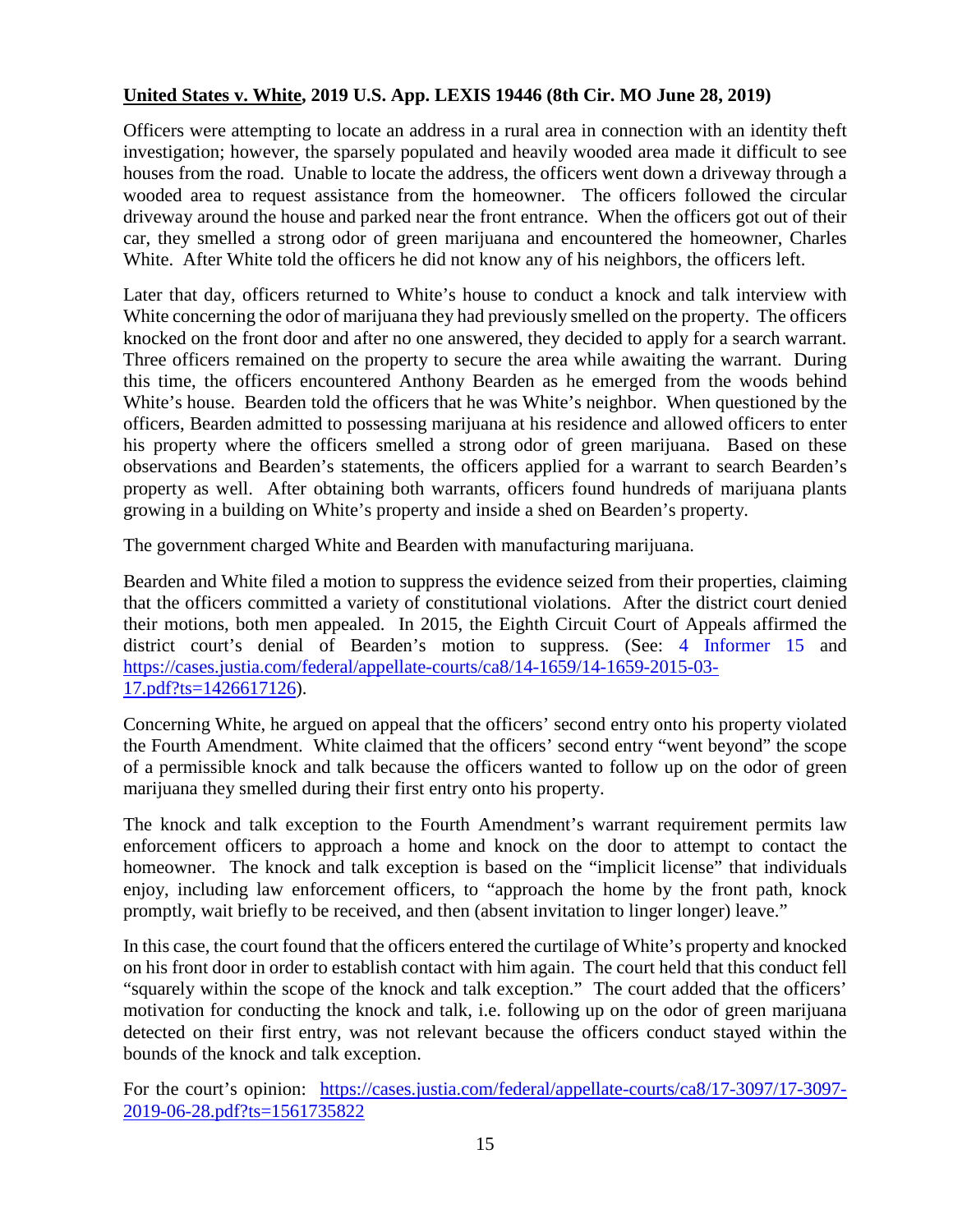## <span id="page-15-0"></span>**Ninth Circuit**

#### <span id="page-15-1"></span>**United States v. Brown, 2019 U.S. App. LEXIS 16886 (9th Cir. WA June 5, 2019)**

Police officers received an anonymous tip that a young black man of medium build with dreadlocks, a camouflage jacket, and red shoes was carrying a gun. A police officer spotted Brown, who was on foot and matched the 911 description. The officer followed Brown in his patrol car, driving behind him slowly for several blocks before turning on his patrol lights and driving the wrong direction down a one-way street to follow Brown. Seeing the lights and patrol car coming from behind him, Brown ran. The officer called his partner and both officers pursued Brown for one block before stopping him and ordering him to the ground at gunpoint. The officers placed Brown in handcuffs, frisked him, and found a firearm in his waistband. A further search revealed drugs and cash on Brown's person.

Brown filed a motion to suppress the evidence from the searches, arguing that the officers lacked reasonable suspicion to stop him under [Terry v. Ohio.](https://supreme.justia.com/cases/federal/us/392/1/) The district court disagreed and denied Brown's motion. Brown appealed.

The Ninth Circuit Court of Appeals reversed the district court, holding that the officers did not have reasonable suspicion to justify a Terry stop of Brown.

A police officer may conduct a brief investigatory stop when the officer has "a reasonable, articulable suspicion that criminal activity is afoot." Anonymous tips that identify an individual but otherwise lack some "indicia of reliability" do not provide support for a finding of reasonable suspicion.

In this case, the court found that the officers did not articulate what crime they suspected Brown of committing and there was no evidence to establish the reliability of the tip. At the suppression hearing, the officers stated only that they believed that Brown had a firearm. The court added that this was significant because in Washington State, it is presumptively lawful to carry a gun. While carrying a concealed pistol without a license is a misdemeanor offense, Washington is a "shall issue state," meaning that local law enforcement must issue a concealed weapons license if the applicant meets certain qualifications.

The court also considered Brown's flight from the officers. While it was undisputed that Brown fled after the officers activated their patrol car lights, the Supreme Court has never endorsed a per se rule that flight establishes reasonable suspicion. Instead, the Court has treated flight as just one factor in the reasonable suspicion analysis.

Here, the officers did not communicate with Brown, use their speaker to talk with him, or tell him to stop before they flashed their lights and detained him at gunpoint. In addition, there was no evidence that the location of the stop was known for drug or gun crimes or otherwise considered a "high crime" area.

The court held that the officers took an anonymous tip that a young black man "had a gun," which is presumptively lawful in Washington, and jumped to an unreasonable conclusion that Brown's later flight indicated criminal activity. The court stated that the officers had nothing more than an unsupported hunch that Brown was involved in criminal activity, which was not enough to support a Terry stop.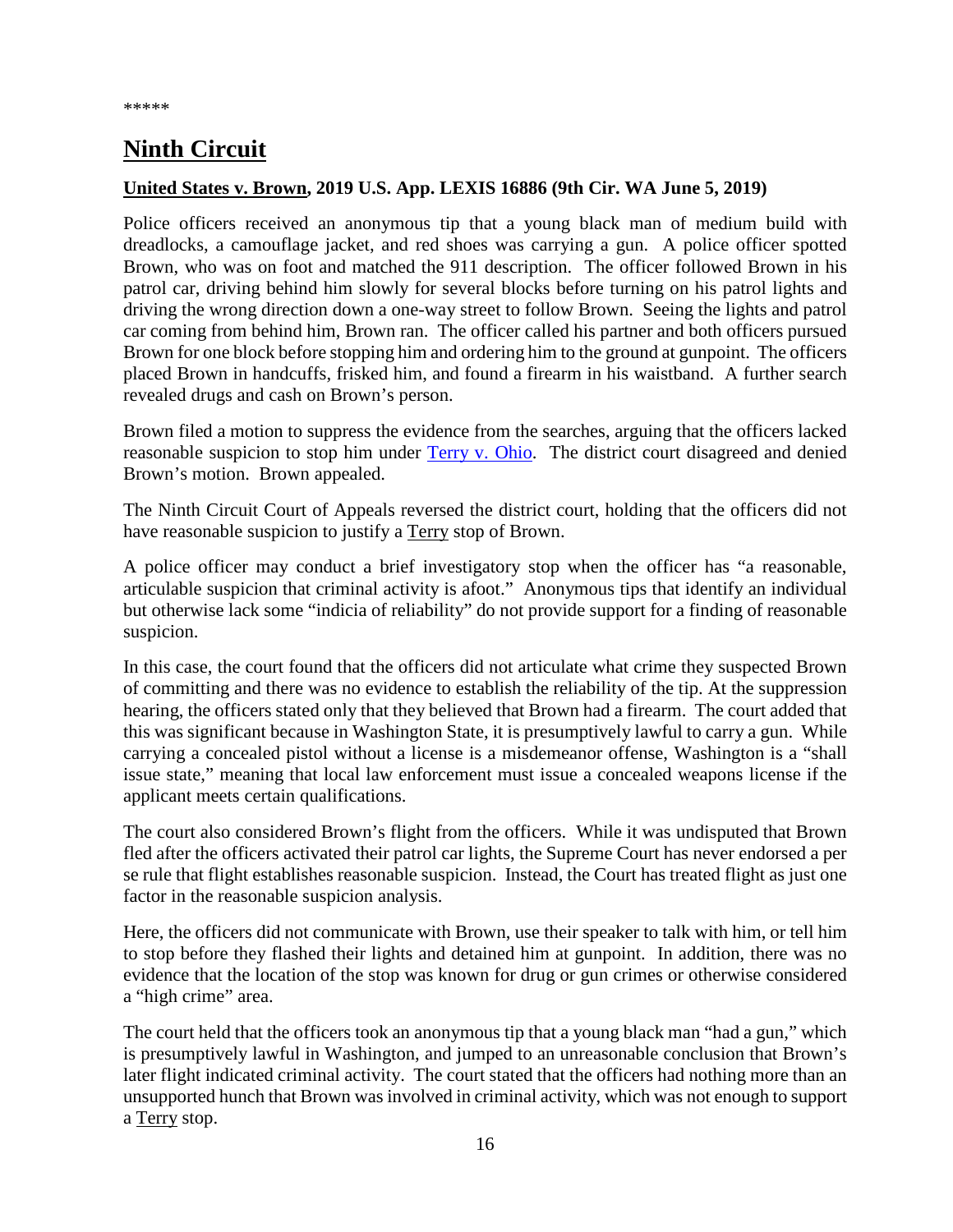For the court's opinion: [https://cases.justia.com/federal/appellate-courts/ca9/17-30191/17-](https://cases.justia.com/federal/appellate-courts/ca9/17-30191/17-30191-2019-06-05.pdf?ts=1559754137) [30191-2019-06-05.pdf?ts=1559754137](https://cases.justia.com/federal/appellate-courts/ca9/17-30191/17-30191-2019-06-05.pdf?ts=1559754137)

\*\*\*\*\*

#### <span id="page-16-0"></span>**Cruz v. Barr, 2019 U.S. App. LEXIS 17674 (9th Cir. CA June 13, 2019)**

In March 2006, Immigration and Customs Enforcement (ICE) agents received an anonymous tip that a Los Angeles company employed 200 to 300 undocumented immigrants. In February 2008, ICE agents obtained a search warrant for employment-related documents located at the company's factory as well as arrest warrants for eight employees.

An internal memorandum issued before the operation stated that ICE "would be conducting a search warrant and expects to make 150-200 arrests." The memorandum also noted that ICE would have "2 buses and 5 vans" ready to transport potential detainees from the factory and "200 detention beds available to support the operation." Another planning document indicated that ICE "anticipated executing a federal criminal search warrant" at the factory in order to administratively arrest as many as 100 unauthorized workers."

Two days after the warrants were obtained, approximately 100 armed and uniformed ICE agents went to the factory. The agents ordered all employees to stop working and then stated that no one was permitted to leave. Gregorio Perez Cruz was one of the detained employees. The agents handcuffed Cruz, frisked him, and took his wallet. While handcuffed, the agents asked him his name, his nationality, his date of birth, and the length of time he had worked at the factory. An agent then escorted Cruz and other detained workers into another area, where he was questioned again. At some point during his detention, Cruz provided statements to the agents indicating that he lacked lawful immigration status. Cruz was taken to a detention facility and released the next day. According to a subsequent ICE press release, Cruz was one of 130 workers arrested at the factory for immigration violations.

About one month later, Cruz received notice to appear for a removal hearing. The notice charged Cruz as removable for entry without inspection. Based on the statements Cruz provided during his detention, ICE agents prepared a Form I-213 alleging that Cruz had admitted that he was brought illegally into the United States as a child. In addition to the Form I-213, the government produced Cruz's birth certificate, obtained by an ICE agent in Mexico based on the statements Cruz made while detained during the factory raid.

Cruz filed a motion to terminate the proceedings, arguing that his arrest and interrogation violated federal regulations as well as the Fourth and Fifth Amendments. The immigration judge (IJ) granted Cruz's motion to terminate the proceedings against him. The IJ found that ICE's initial detention of Cruz violated "ICE's own regulation" and that because Cruz was prejudiced by this regulatory violation, termination of the removal proceedings against him was warranted. Accordingly, the IJ did not issue an opinion regarding Cruz's Fourth and Fifth Amendment claims. The government appealed.

The Board of Immigration Appeals (BIA) reversed the IJ's ruling. The BIA relied on Michigan [v. Summers,](https://supreme.justia.com/cases/federal/us/452/692/) in which the Supreme Court held that it was lawful to detain residents of a home where a search warrant was being executed. Because law enforcement officers are permitted to "secure the premises both for purposes of their own safety and in order to prevent the destruction of evidence" during the execution of a warrant under Summers, the BIA reasoned that the ICE